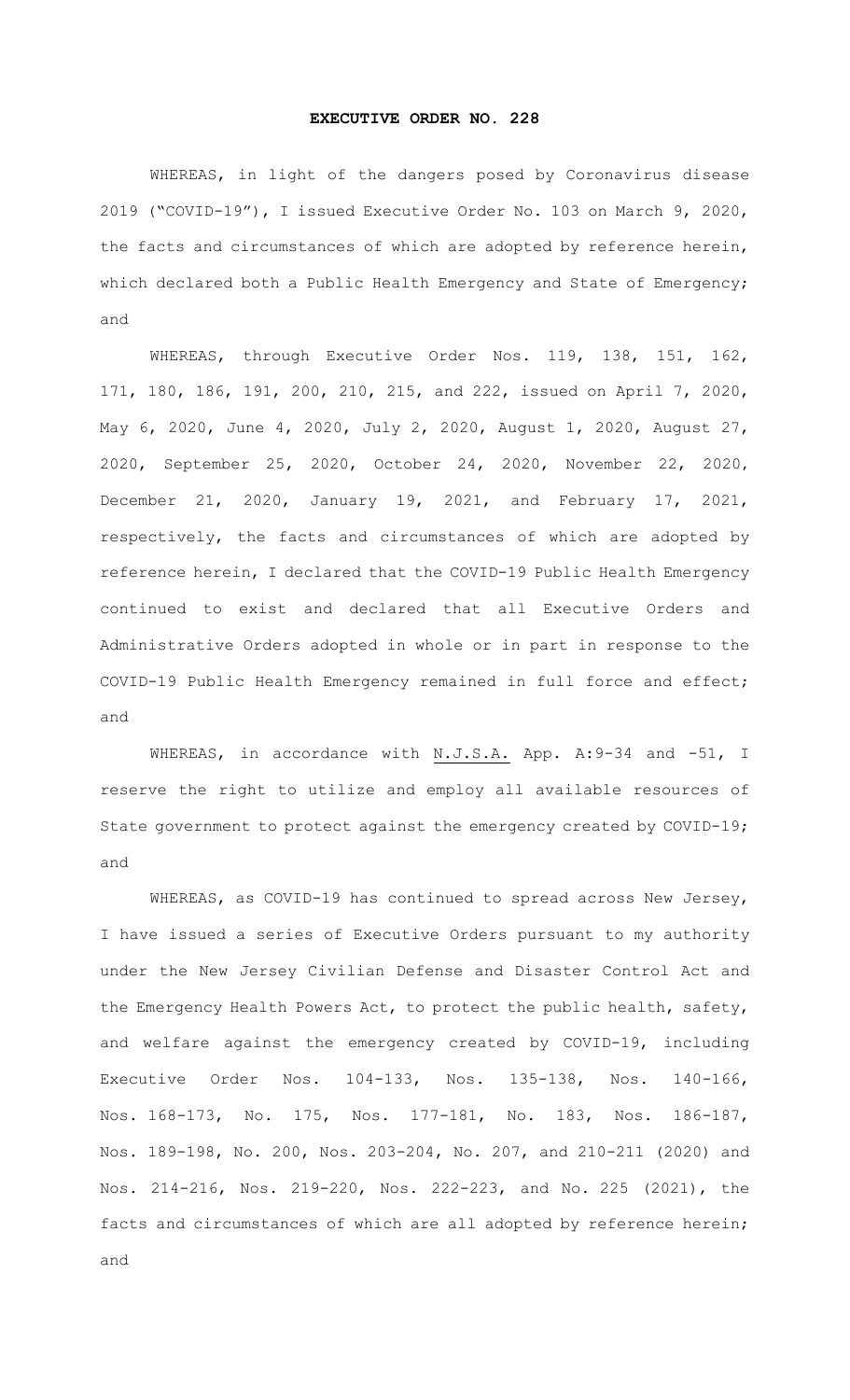WHEREAS, to limit community spread from person-to-person contact through use of social mitigation measures, Executive Order No. 107 (2020) prohibited gatherings of individuals and ordered residents to remain at home, except in limited situations such as leaving the home for a religious reason, closed all recreational and entertainment businesses, and limited all restaurants, dining establishments, and food courts, with or without a liquor license, all bars, and all other holders of a liquor license with retail consumption privileges, to offering food delivery and/or take-out services only; and

WHEREAS, after consultation with officials from the Department of Health ("DOH"), I announced a multi-stage New Jersey's Road Back Plan for the methodical and strategic reopening of businesses and activities, including increased capacity for religious services, based on scientific data and metrics concerning the level of disease transmission risk and essential classification; and

WHEREAS, Executive Order No. 219, issued February 3, 2021, most recently increased the indoor limit for all wedding ceremonies to no greater than 35 percent of the room's capacity, but maintained the overall cap of 150 persons in place since September of 2020; and

WHEREAS, Executive Order No. 225, issued February 22, 2021, increased the indoor limit for religious services or celebrations, including wedding ceremonies, to 50 percent of the capacity of the room in which it takes please, but regardless of the capacity of the room, such limit shall never be smaller than 10 persons; and

WHEREAS, wedding receptions are limited to 10 individuals indoors and 25 individuals outdoors consistent with current gathering limits; and

WHEREAS, in the past twelve months, we have gained critical knowledge regarding COVID-19, including a better understanding of the risks associated with certain activities, the activities that are

2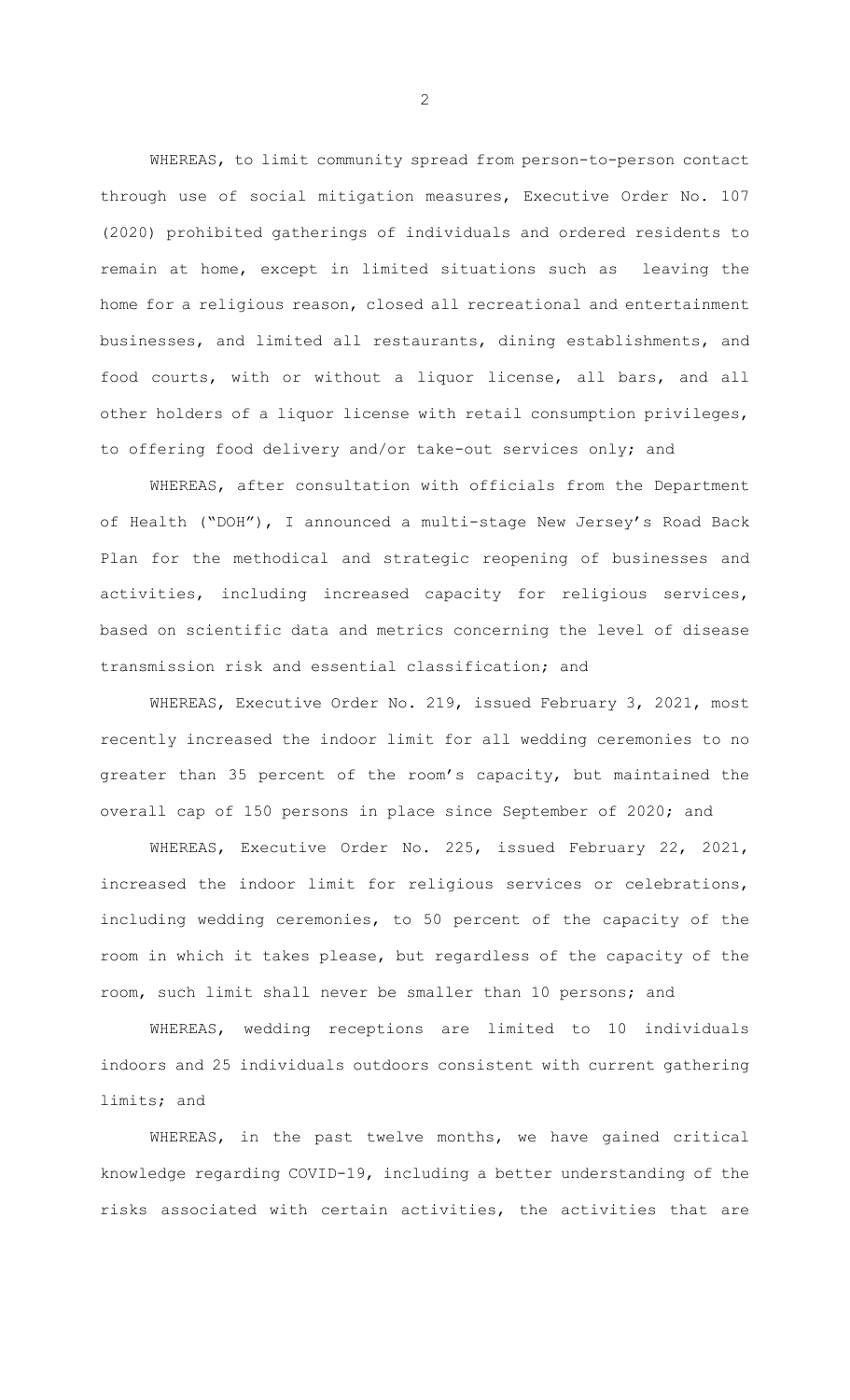most conducive to spread of the virus, and the safeguards that can be implemented to mitigate those risks; and

WHEREAS, this information, together with expanded access to testing, personal protective equipment, and other materials necessary to protect individuals from spread of the virus, as well as the ongoing implementation of the State's vaccination program, allows for certain activities to continue subject to more limited restrictions; and

WHEREAS, the number of new hospital admissions, current hospitalized patients, ventilators in use, and patients in intensive care have decreased over the past month; and

WHEREAS, in light of aforementioned improvements in the State's numbers and our continued emphasis on the importance of wedding ceremonies, it is appropriate to allow venues to host wedding receptions at the same capacity that is currently permitted for certain ceremonies; and

WHEREAS, all gatherings, whatever their nature, must continue to utilize protective measures, including use of masks and social distancing; and

WHEREAS, while New Jersey is rapidly expanding its capacity to vaccinate large numbers of individuals each day, it is still appropriate to maintain strict mitigation protocols, including overall limits on gatherings, to ensure spread is limited while dissemination of the vaccine continues; and

WHEREAS, it is critical that individuals continue to follow social distancing, masking, and other infection control protocols while vaccine administration is ongoing in the State; and

WHEREAS, the Constitution and statutes of the State of New Jersey, particularly the provisions of N.J.S.A. 26:13-1 et seq., N.J.S.A. App. A: 9-33 et seq., N.J.S.A. 38A:3-6.1, and N.J.S.A. 38A:2-4 and all amendments and supplements thereto, confer upon the

3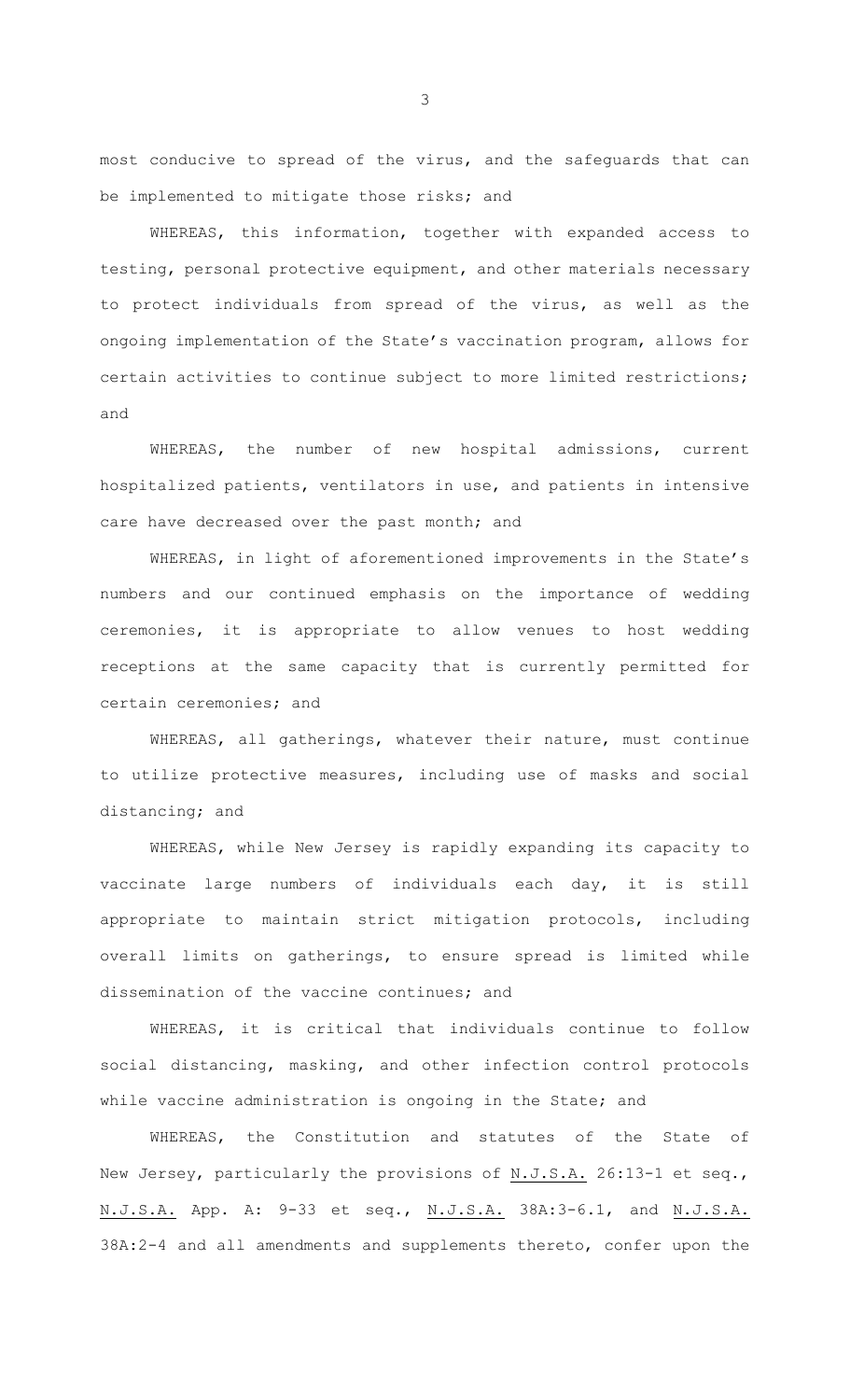Governor of the State of New Jersey certain emergency powers, which I have invoked;

NOW, THEREFORE, I, PHILIP D. MURPHY, Governor of the State of New Jersey, by virtue of the authority vested in me by the Constitution and by the Statutes of this State, do hereby ORDER and DIRECT:

1. The number of individuals at an indoor gathering that is a wedding reception shall be limited to 35 percent of the capacity of the room in which it takes place, but regardless of the capacity of the room, such limit shall never be smaller than 10 persons or larger than 150 persons, excluding the reception venue's staff. For purposes of this Paragraph, any private residence or residential unit shall be treated as a single "room." Paragraph 1 of Executive Order No. 196 (2020) is hereby rescinded to the extent that it conflicts with the provisions of this Order.

2. The number of individuals at an outdoor gathering that is a wedding reception shall be limited to a number that ensures that individuals can remain six feet apart, but such limit shall never be larger than 150 persons, excluding the reception venue's staff. Paragraph 4 of Executive Order No. 204 (2020) is hereby rescinded to the extent that it conflicts with the provisions of this Order.

3. It is hereby clarified that the capacity limits for indoor wedding ceremonies, as stated in Paragraph 1 of Executive Order No. 225 (2021), exclude the venue's staff.

4. The State Director of Emergency Management, who is the Superintendent of State Police, shall have the discretion to make additions, amendments, clarifications, exceptions, and exclusions to the terms of this Order.

5. It shall be the duty of every person or entity in this State or doing business in this State and of the members of the governing body and every official, employee, or agent of every

4